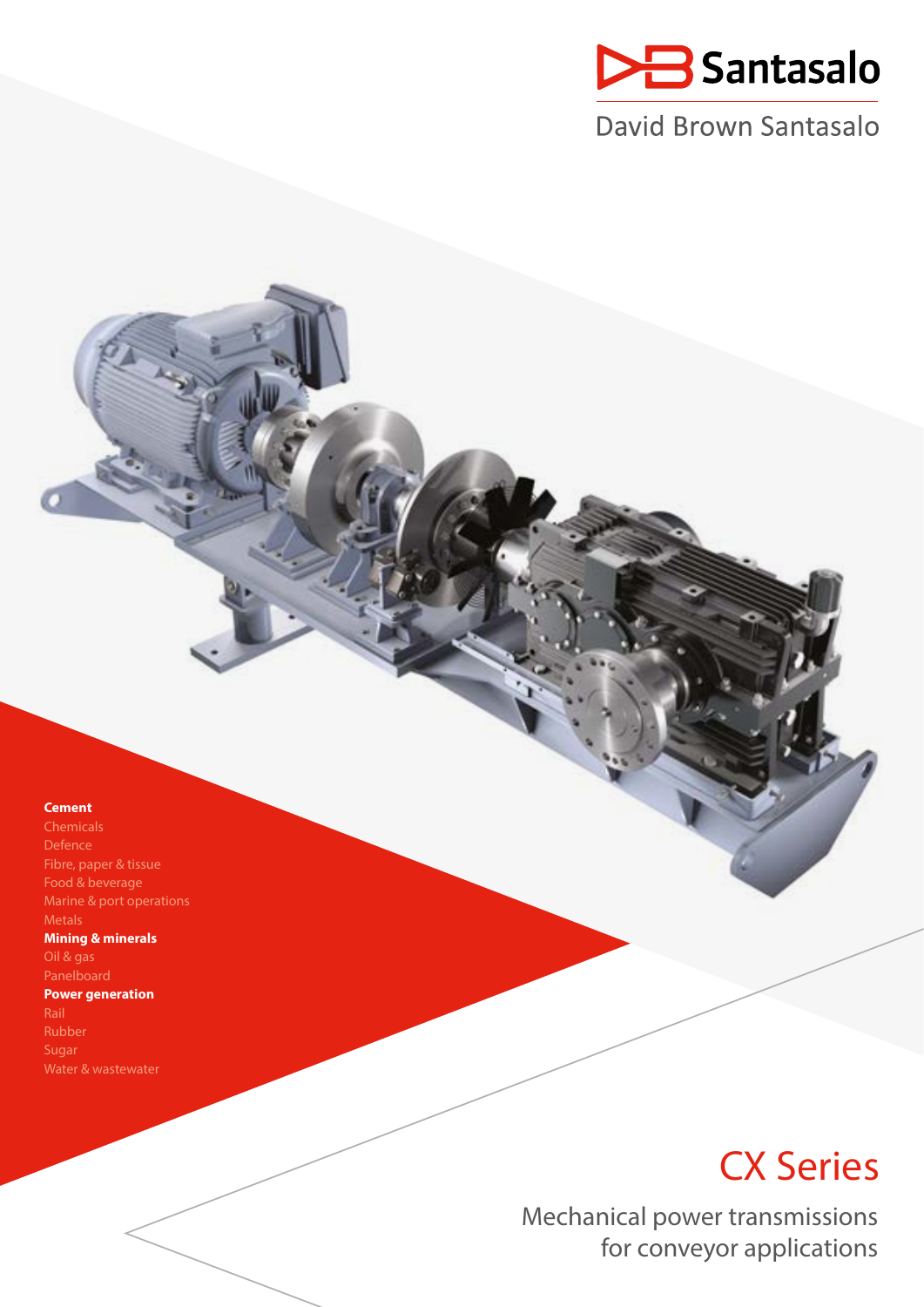

David Brown Santasalo can supply any CX series gearbox individually or as a complete conveyor drive unit comprising some or all of the following parts:

- 1. CX series gearbox
- 2. Low speed output couplings
- 3. Conventional or fluid type input couplings
- 4. Holdback/backstop
- 5. Disc or drum brakes
- 6. Fan
- 7. Safety guards
- 8. Fly wheel (inertia wheel) with independent support bearings
- 9. Electrical motors (HV or LV)
- 10. Base frame in floor mounted, swing base or tunnel mount versions with torque arm
- 11. Output coupling guard

| <b>CX series characteristics</b> |                                                                                      | Unit size | Typical motor power * |
|----------------------------------|--------------------------------------------------------------------------------------|-----------|-----------------------|
| Housing material                 | Grey iron or high strength ductile iron                                              | 210       | 55kW                  |
|                                  |                                                                                      | 240       | 90kW                  |
| Housing construction             | Horizontal split case                                                                | 275       | 132kW                 |
| Ambient temperature range        | $-10^{\circ}$ C to 50 $^{\circ}$ C +                                                 | 300       | 160 <sub>k</sub> W    |
| Nominal rated sump temperature   | 90°C / 194°F (Can be rated at our customers'<br>preferred temperature)               | 336       | 250kW                 |
|                                  |                                                                                      | 365       | 315kW                 |
| Power capacity                   | 55kW to 3,000kW                                                                      | 400       | 400kW                 |
|                                  |                                                                                      | 440       | 500kW                 |
| Input speed range                | To suit 4, 6 and 8 pole motors (including variable<br>speed) at 50Hz and 60Hz supply | 480       | 710 <sub>k</sub> W    |
|                                  |                                                                                      | 525       | 800kW                 |
| Ratio range                      | 8.4/1 to 47.1/1                                                                      | 560       | 1,120kW               |
| Output shaft options             | Solid, double extended and hollow shaft versions<br>with keyed and keyless options   | 620       | 1,250kW               |
|                                  |                                                                                      | 675       | 1,600kW               |
|                                  |                                                                                      | 720       | 1,800kW               |
| Integral holdback                | Standard and load sharing versions                                                   | 800       | 2,000kW               |

In most cases this means a CX gearbox will allow the conveyor to meet current health and safety quidelines, without the costs of additional noise attenuation.

### CX model range

\* Typical selection using right angled triple reduction version at 1450rpm motor speed, 70rpm approximate output speed sizes up to 525, 60rpm sizes 560 and above. Mechanical service factor 1.5, thermal service factor 1 and bearing lives >60,000 hours. Note these are typical selections; please contact us with your full application details for actual selection.

## David Brown Santasalo's CX series delivers the following core benefits



#### **Enhanced thermal capacity**

#### **Low noise, high performance**

With noise pollution being an ever increasing factor in the specification and design of industrial machinery, gearboxes designed for low noise are a must. The CX series incorporates the latest design and manufacturing technologies to optimise gearing for low noise operation, with the theoretical results being verified by thorough test rig testing and independently verified noise measurements.

The improved thermal performance of the CX series has been extensively tested, both with field trials in some of the highest ambient temperature mining environments, as well as under controlled conditions on our own dedicated test beds. Our 1MW conveyor test bed has been used to prove the advantages of the design process. In addition, the data collected enables accurate prediction of case and sump oil temperatures, which is critical when managing gearbox temperatures when running at very high ambient temperatures. Theoretical bearing lives can only be achieved in practice by a well designed gearbox configuration and adequate lubrication. The extensive prototype testing carried out on the CX series, backed up by field experience, means that the user can be confident that the desired bearing lives can be achieved. This enables our customers to avoid unplanned outages, ultimately leading to lower maintenance costs.



#### **Improved and optimised lubrication design**

Extensive prototype testing has ensured that the CX's simple internal lubrication design is functional across a wide range of operating temperatures, gearbox orientations and running speeds. With increasing use of variable speed drives for conveyors it is essential that users can be confident that their drives are being adequately lubricated, even when running at creep speeds. Start ups from cold oil conditions have been simulated to ensure that even at low temperature start up, all bearings and gears are adequately lubricated.



#### **Improved bearing life**

# CX – Walks the walk, talks the torque

The CX series offers exceptional field proven levels of performance, versatility and life expectancy, which exceed the demanding requirements of modern conveyor applications and work to maximise the availability of our customers' processes wherever they are in the world.